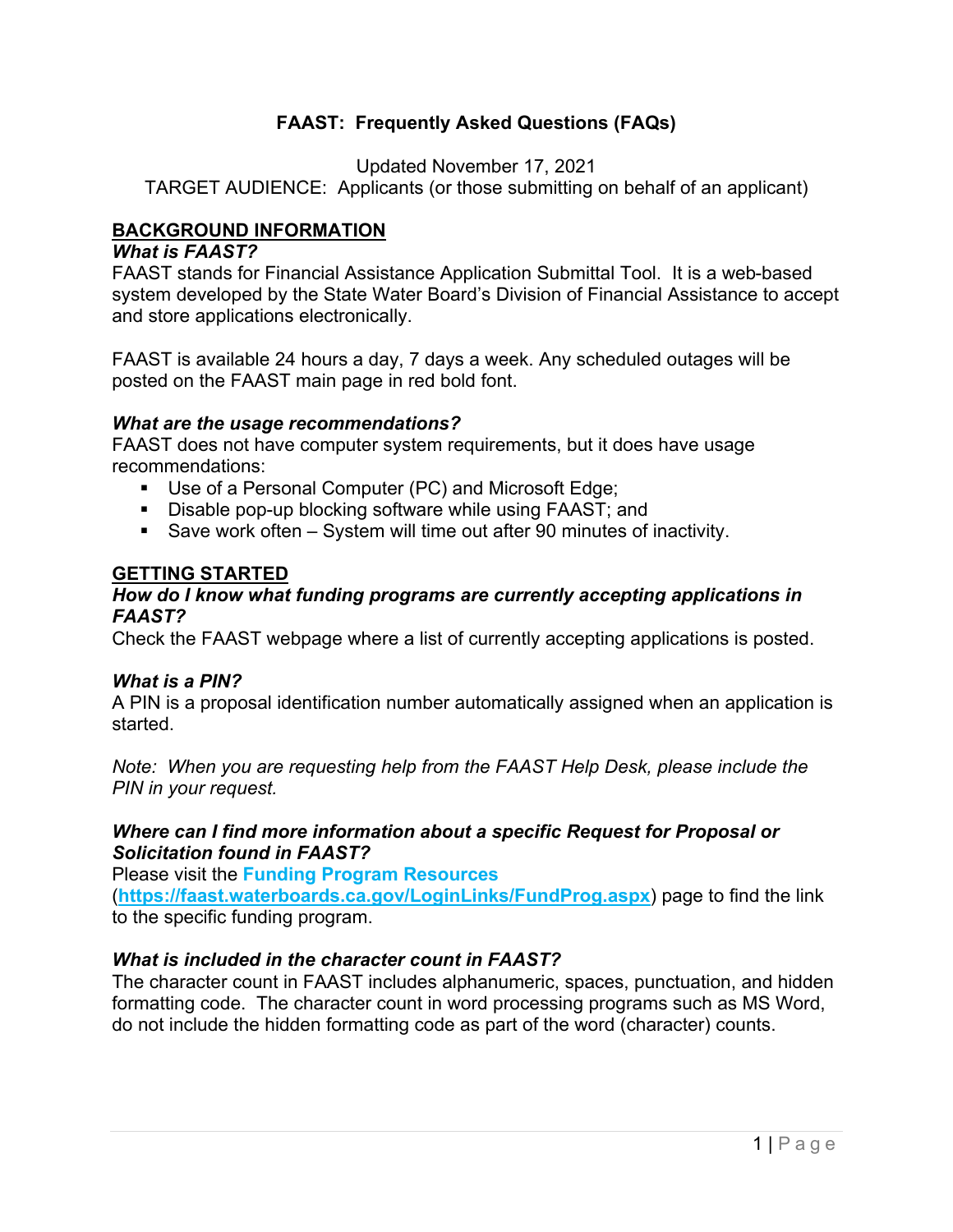# *Is the information I submit online secure?*

Yes. All data transmitted through the application process is secure by using SSL encryption. This means that information traveling from your computer to the State Water Boards' servers cannot be read if intercepted by a third party.

*Note: All application materials submitted in FAAST are potentially subject to public disclosure pursuant to the California Public Records Act. Information entered or uploaded in FAAST should not include any personally identifiable information (i.e., social security numbers, home addresses, personal cell phone numbers).*

#### *Is my organization eligible to apply for loans and grants available through FAAST?*

Each funding program has specific eligibility requirements. Please visit the **[Funding](https://faast.waterboards.ca.gov/LoginLinks/FundProg.aspx)  [Program Resources](https://faast.waterboards.ca.gov/LoginLinks/FundProg.aspx)** (**<https://faast.waterboards.ca.gov/LoginLinks/FundProg.aspx>**) page to find the link to the specific funding program.

## *What is a DUNS number? How do I obtain one?*

DUNS stands for Data Universal Numbering System is Dun & Bradstreet's copyrighted, proprietary means of identifying business entities on a location-specific basis. The DUNS number is used by the Federal government as a contractor identification code.

To obtain a DUNS number, you can go to **<http://fedgov.dnd.com/webform/>** or you can call: **1-866-705-5711** [Monday - Friday 7 AM to 8 PM CST]. The process to request a D-U-N-S® Number by telephone takes between 5 and 10 minutes. You will need to provide the following information:

- § Legal Name
- Tradestyle, Doing Business As (DBA), or other name by which your organization is commonly recognized
- Physical Address, City, State and Zip Code
- Mailing Address (if separate)
- Telephone Number
- Contact Name
- SIC Code (Line of Business)
- Number of Employees at your location
- Headquarters name and address (if there is a reporting relationship to a parent corporate entity)
- Is this a home-based business?

#### **USER ACCOUNTS**

#### *Can I sign up for a user account even though I am not ready to submit an application?*

Yes. Having a user account will put you on the list to receive automatic emails for notification of funding programs using FAAST.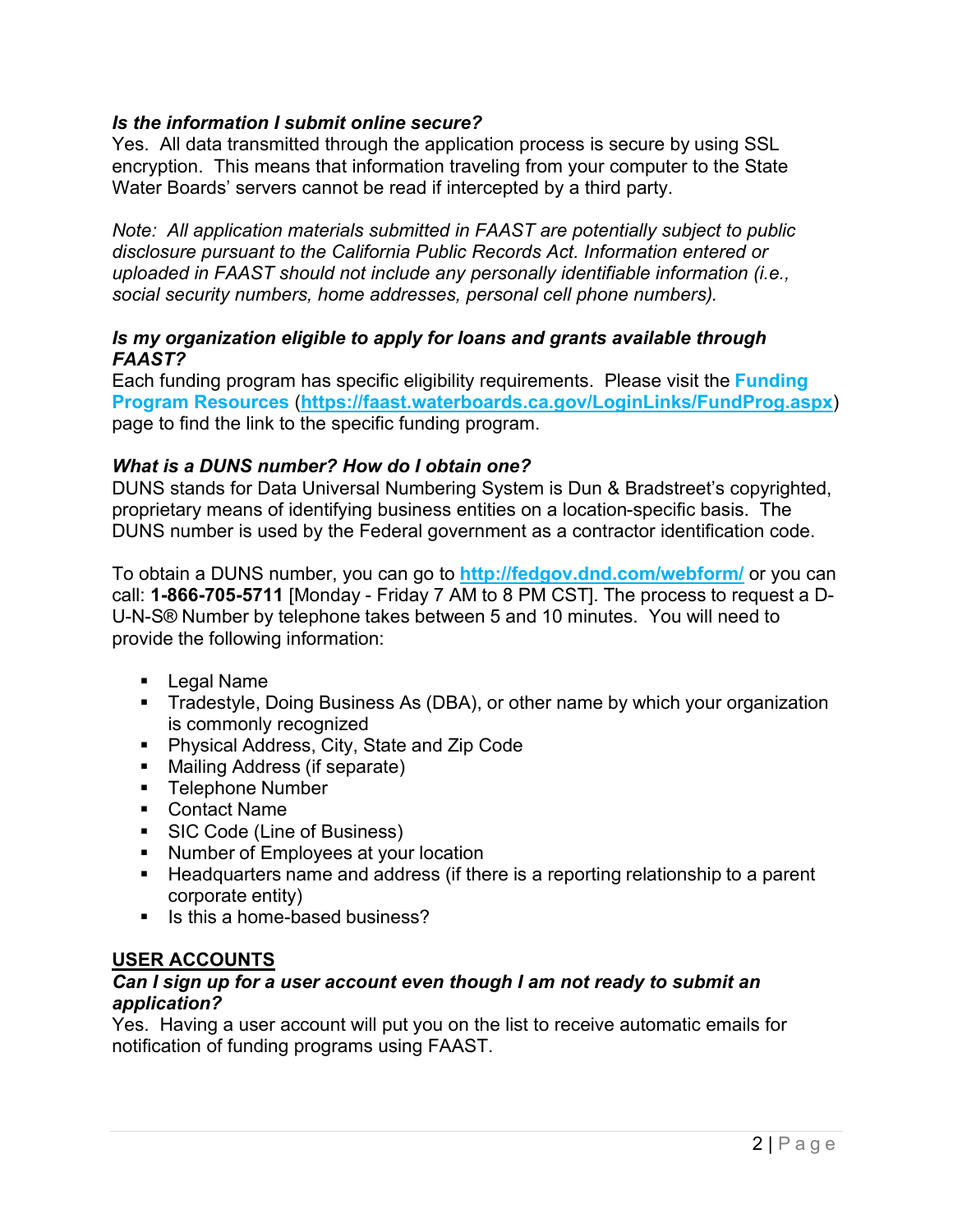## *I don't know what the DUNS number is for my organization? Can I add the DUNS number at a later time?*

Yes. To add the DUNS number for an organization, please log onto FAAST and following steps:

- Click on UPDATE ORGANIZATION PROFILE.
- Click on the ORGANIZATION CHANGE REQUEST button.
- Add the Federal Tax ID and/or DUNS on the right hand side under Modified Organization Details.
- Add a note as to the reason for updating the organization profile.
- Click on the SUBMIT TO WATERBOARD button.

## *I'm a consultant, should I create a separate user account for each client?*

No. If you are a consultant, please create a single FAAST account that associates you with your consulting firm. You are able to submit applications on behalf of multiple clients using a single username/password. At the time of starting a new application, you (as a consultant) will have the option of submitting an application on behalf of another organization (your client's organization).

## *Can I submit multiple applications using the same FAAST user account?*

Yes. With one username and password, you can submit multiple applications.

#### *Can I change my username?*

No. The username cannot be changed.

#### *Is the username and password case-sensitive?*

Yes. The password and username are both case-sensitive.

#### *I forgot my username and/or password. What should I do?*

If you forgot your username, please contact the FAAST Help Desk by email at **[FAAST\\_ADMIN@waterboards.ca.gov](mailto:FAAST_ADMIN@waterboards.ca.gov)** or by telephone (toll-free) at **1-866-434-1083** Monday through Friday from 8:00AM - 5:00PM and provide the following information:

If you forgot your password, please use the "Retrieve Password" feature on the FAAST main page

(**[https://faast.waterboards.ca.gov/User\\_Registration/GetPassword.aspx](https://faast.waterboards.ca.gov/User_Registration/GetPassword.aspx)**).

To retrieve a temporary password, you will need the following information:

- Username
- Email Address
- Security Question
- Security Answer

# *I don't want to receive any more FAAST email announcements. How can I unsubscribe from the FAAST email alerts?*

To unsubscribe from the FAAST email alerts, please do the following: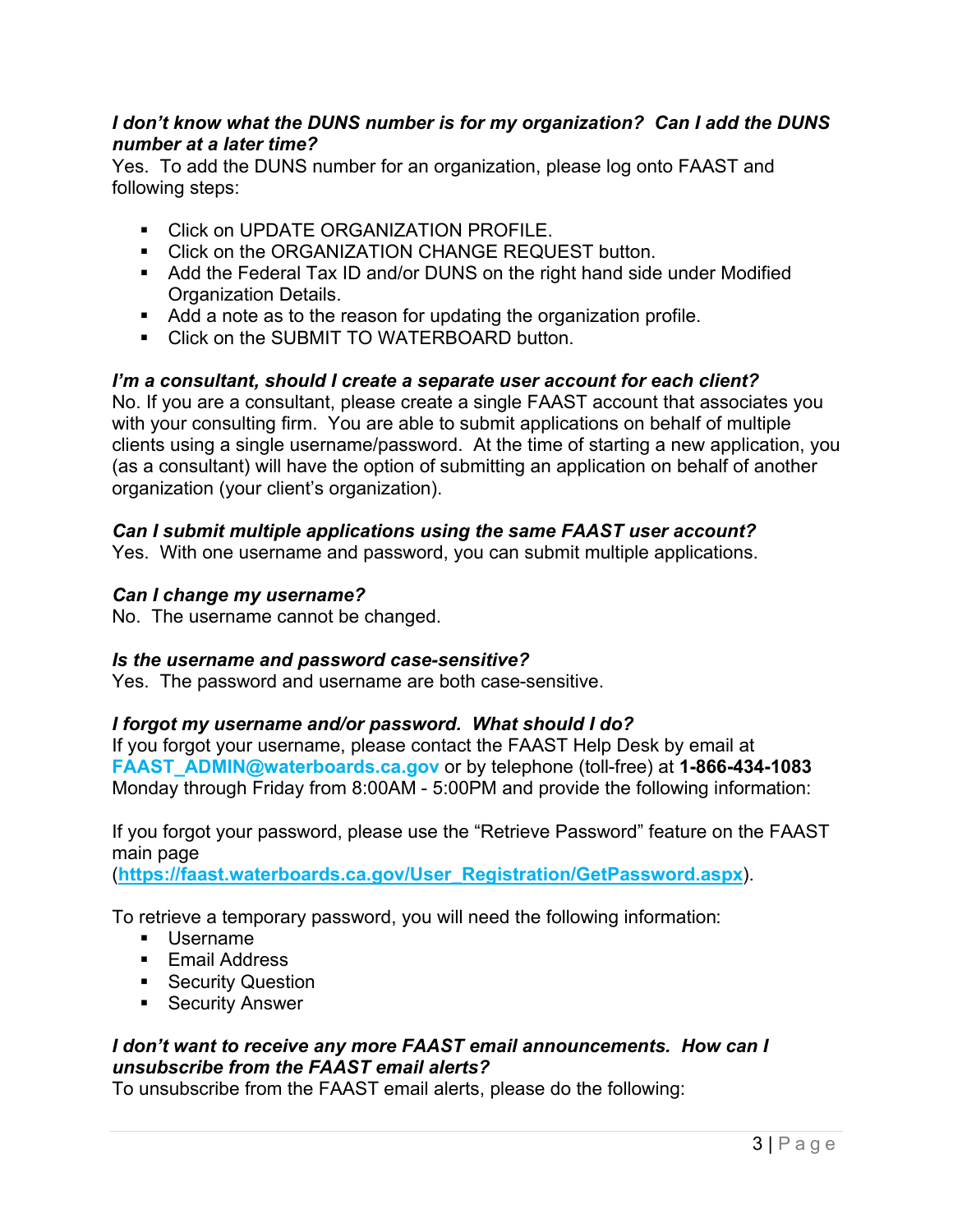- Log onto FAAST;
- Click on Update User Profile option on Main Menu;
- Select NO from the Subscribe to Email Alerts drop-down menu;
- Click the SAVE CHANGES button; and
- Click the LOGOUT link on upper right hand corner.

# **COMPLETING AN APPLICATION**

#### *When is a Proposal Identification Number (PIN) assigned?*

A PIN number is automatically assigned when an application is started. The PIN will appear on the screen in red text just above the application tabs. When you are requesting help from the FAAST Help Desk, please include the PIN in your request.

# *My project spans across multiple Counties. What should I enter for County?*

When your project spans across several counties, you should select "Multiple Counties" from the "County" drop down list. If your project is a statewide project, you should select "Statewide" from the "County" drop down list.

# *My project spans across several Regional Water Quality Control Board boundaries. What should I enter for "Responsible Regional Water Board"?*

When your project spans across multiple Regional Water Quality Control Board boundaries, you should select "Statewide" from the "Responsible Regional Water Board" drop down list. Please refer to the solicitation notice or guidelines for the funding program you are applying to for direction on how to fill out the "Responsible Regional Water Board". You can check the **[Funding Program Resources](https://faast.waterboards.ca.gov/LoginLinks/FundProg.aspx)** (**<https://faast.waterboards.ca.gov/LoginLinks/FundProg.aspx>**) page to find the

program guidelines or solicitation notice.

# *What should I enter in the Latitude and Longitude fields?*

For the latitude and longitude coordinates, select a single point for your project. This information will be used for GIS maps to show general distribution of funding throughout the state.

*Note: If your project is a multi-regional project, we understand that one point may not be the best representation of your project. More details on how to enter the latitude and longitude may be described in the solicitation notice for the RFP or funding program you are applying for. Please visit the [Funding Program Resources](https://faast.waterboards.ca.gov/LoginLinks/FundProg.aspx) (<https://faast.waterboards.ca.gov/LoginLinks/FundProg.aspx>*) *page to find the link to the specific funding program.*

# *Where can I find the latitude and longitude for a project location?*

On the General Information tab in the application, there is a button titled OBTAIN LAT and LONG. Click on this button to locate your project on a map. The latitude and longitude for a given location will be display along the bottom of the map.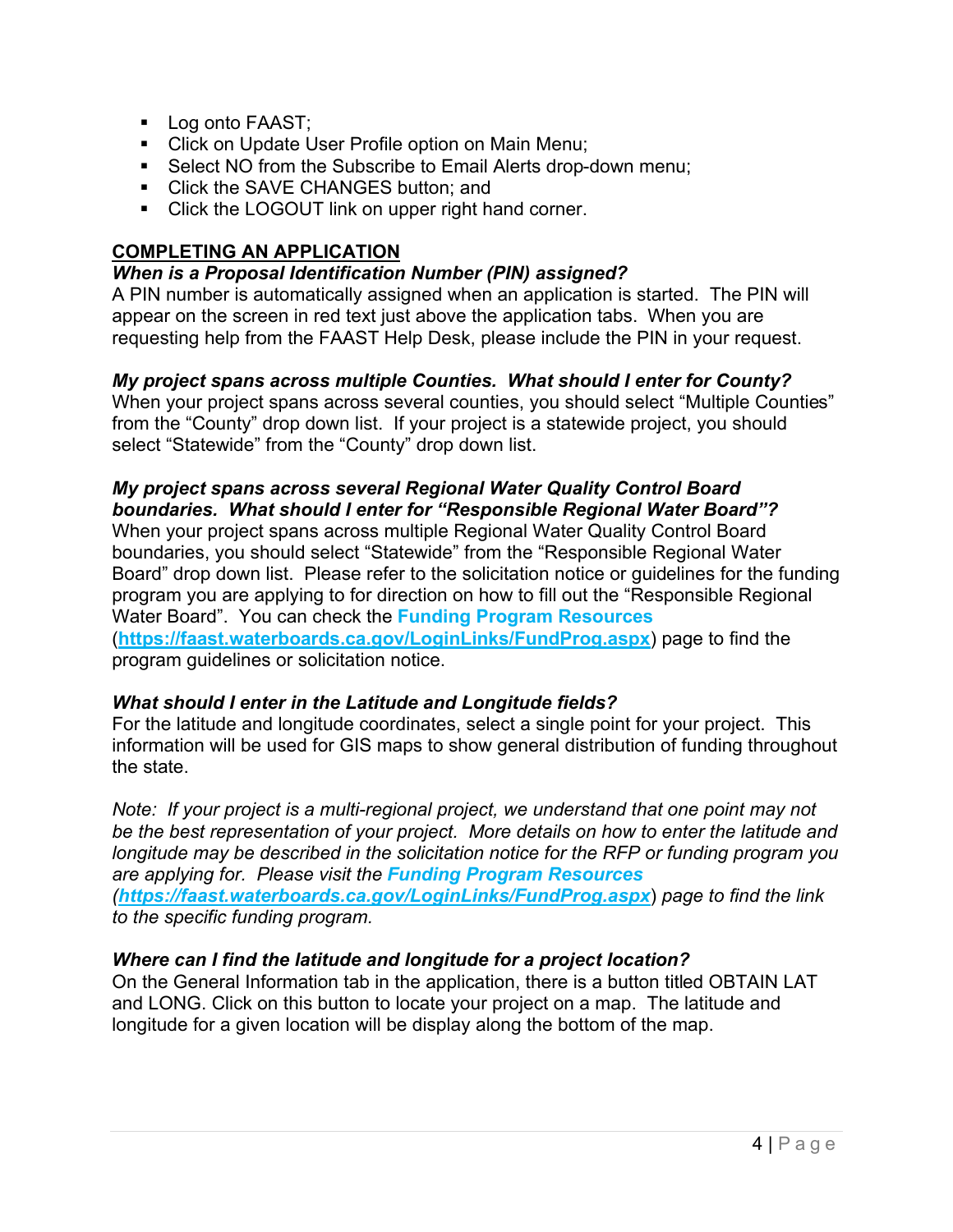## *Does the Latitude and Longitude need to be entered in degrees?*

No. The latitude and the longitude should be entered in decimals. The latitude for California has a range of 32.0000 to 42.0000. The longitude for California has a range of -125.0000 to -114.0000.

## *Can my application be saved and completed at a later date?*

Yes. You may start an application, save your work as "in progress" and return to FAAST at a later time to work on your application as many times as you need. The application is considered in-progress until it has been submitted or the application deadline has passed.

*Note*: *Applicants are encouraged to initiate their applications early so they know what information is needed to complete the application.*

## *Is it possible to copy and paste text into the FAAST application?*

Yes. You may copy text contained in word processing documents, spreadsheets or emails and paste directly into the FAAST application.

*Note: Formatted text copied and pasted into FAAST may include hidden formatting code (characters) which count towards the maximum allowed characters in a text field. To ensure you have utilized the maximum allowed characters in a text field, please first paste the text into Notepad to clear the formatting before pasting into FAAST.*

#### *How do I know which supporting documents (i.e., project narrative, budget, project map) to submit with my application?*

Consult the solicitation notice or guidelines for the funding program you are applying for. Please visit the **[Funding Program Resources](https://faast.waterboards.ca.gov/LoginLinks/FundProg.aspx)**

(**<https://faast.waterboards.ca.gov/LoginLinks/FundProg.aspx>**) page to find the link to the specific funding program and its solicitation notice or guidelines. It will have details on what comprises a completed application. These supporting documents will be submitted as electronic attachments.

# *Is there a preferred file format for attachments?*

It is recommended that attachments be converted to .pdf. This file format is easy to open. However, please refer to the solicitation notice or guidelines for the funding program you are applying to for specific information on attachments. You can check the **[Funding Program Resources](https://faast.waterboards.ca.gov/LoginLinks/FundProg.aspx)**

(**<https://faast.waterboards.ca.gov/LoginLinks/FundProg.aspx>**) page to find the program guidelines or solicitation notice.

# *How do I upload a document in FAAST?*

All documents associated with the application should be uploaded via the ATTACHMENT tab in FAAST. For step-by-step instructions on how to upload documents in FAAST, please the User Manual found at:

**[https://faast.waterboards.ca.gov](https://faast.waterboards.ca.gov/)** under FAAST on the left hand side of the FAAST homepage.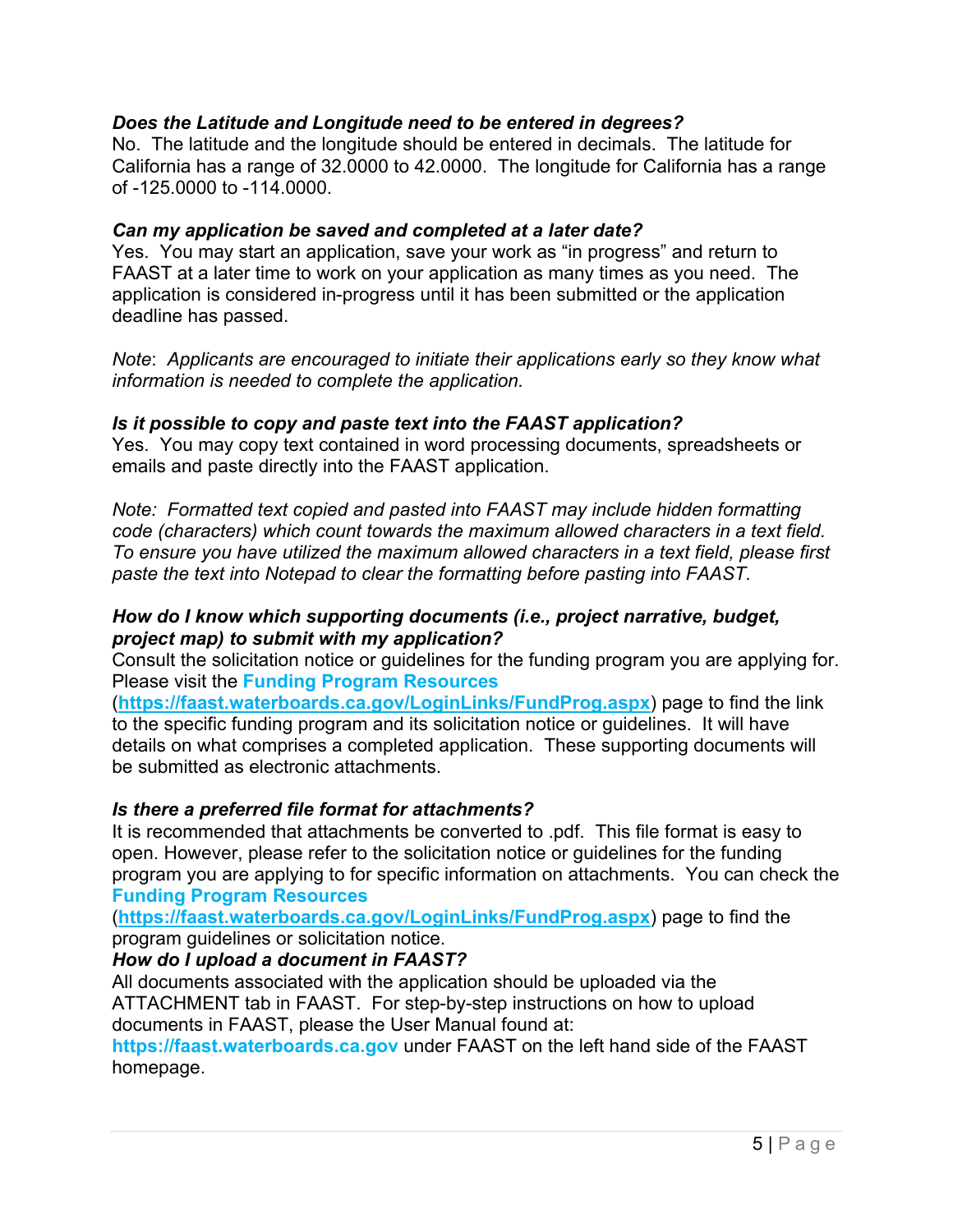### *I have a file to attach which is larger than 25 megabytes. How do I submit the attachment?*

When a single file is larger than 25 megabytes (mb), it cannot be submitted through the FAAST system as is. The document will need to be split into several smaller size files and upload via FAAST.

## *How do I upload more than one file for a specific attachment category*

Select the appropriate attachment category, which then populates the Suggested Attachment Title field. If you have more than one of a particular type of attachment, i.e. you have two project maps, you can add some text to the end of the Suggested Attachment Title such as "1 of 2" or "2 of 2". Then, proceed as before and browse your computer system to select the actual file to be attached.

## *Who should be entered on my application on the Contacts tab or the Cooperating Entities tab?*

Please refer to the solicitation notice or guidelines for information on who should be entered on the Contacts or the Cooperating Entities tab. You can check the **[Funding](https://faast.waterboards.ca.gov/LoginLinks/FundProg.aspx)  [Program Resources](https://faast.waterboards.ca.gov/LoginLinks/FundProg.aspx)** (**<https://faast.waterboards.ca.gov/LoginLinks/FundProg.aspx>**) page to find the program guidelines or solicitation notice.

## *When is my application due?*

The application deadline is set by each funding program. Please refer to the solicitation notice for the specific funding program to determine the due date. You can check the **[Funding Program Resources](https://faast.waterboards.ca.gov/LoginLinks/FundProg.aspx)**

(**<https://faast.waterboards.ca.gov/LoginLinks/FundProg.aspx>**) page to find the program guidelines or solicitation notice.

*Note: A reminder email is sent to those who have started an application one (1) day before the application deadline.*

# *I accidently started an application. How can I delete that application?*

Only the FAAST Administrator can delete an application. Please contact the FAAST Help Desk by email at **FAAST** ADMIN@waterboards.ca.gov or by telephone (toll-free) at **1-866-434-1083** Monday through Friday from 8:00AM - 5:00PM and provide the following information:

- Proposal Identification Number (PIN) for each application; and
- Reason for deletion

# **APPLICATION SUBMITTAL**

# *What is the Application Completion Check?*

The Application Completion Check is a behind-the-scenes validation of the application to check for required fields and attachments. The validation results are displayed either in green or red. If the results are in green, the application is complete is ready to be submitted. If the results are in red, you must return to the application to enter the missing required information or upload the missing required attachments. If the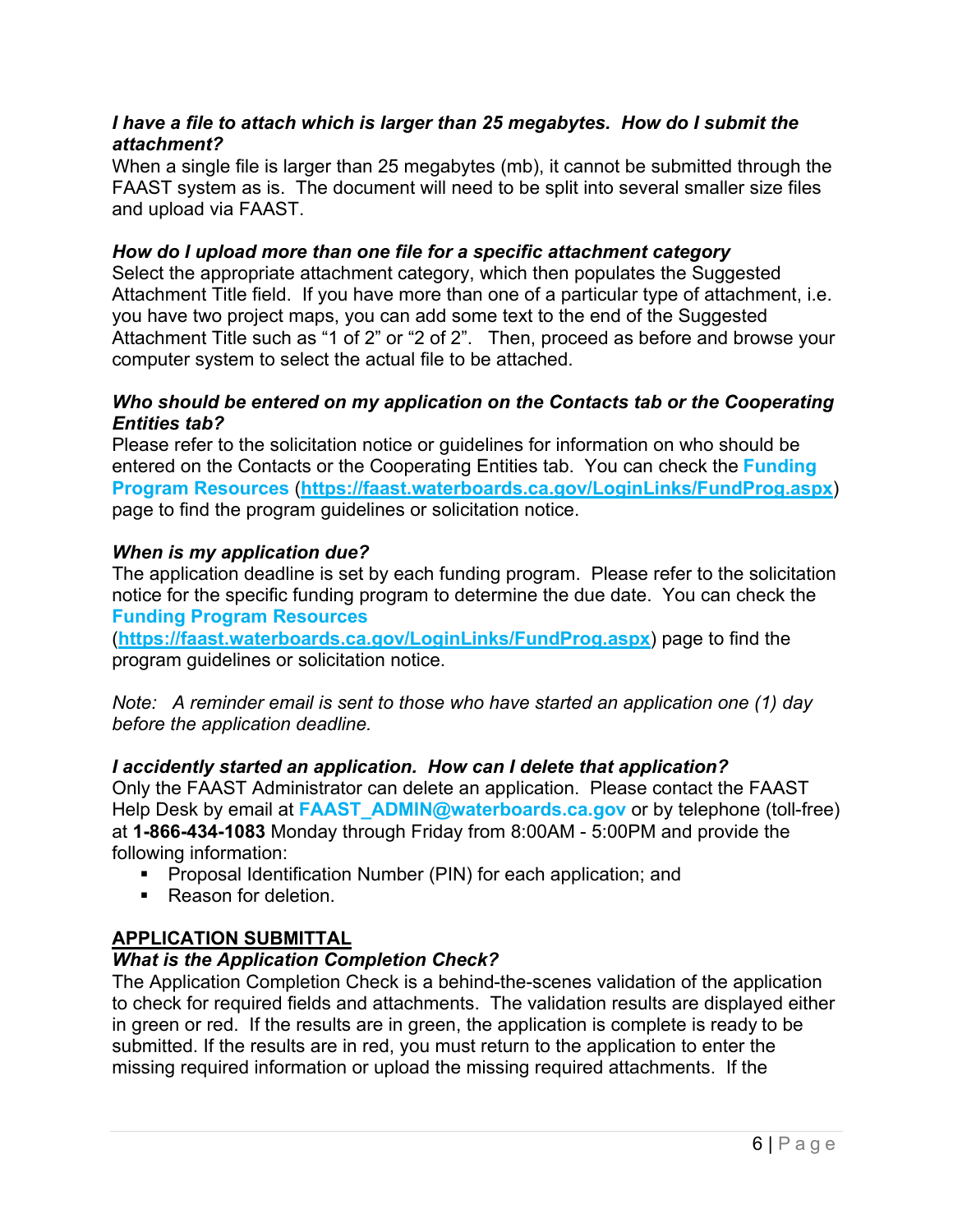validation results show that the application is complete, please read the certification statement and enter your initials and then click the SUBMIT button.

## *I can't submit my application. Results from the Application Completion Check show that I'm missing required attachments. I have verified that the attachments are uploaded.*

Selecting from the attachment category drop-down on the attachment tab is necessary as it is the only way of letting FAAST know that a required attachment has been uploaded. If you did not use the attachment category drop-down on the attachment tab when uploading a required attachment, please go back to the attachment tab to do so.

# *I tried to preview/submit the application and when I do, I noticed all of the empty answer fields appear with a red sold box. What does this mean?*

As a courtesy, FAAST highlights answer fields left blank. It is the applicants responsibility to answer all questions per the funding programs guidelines.

# *When is my application considered submitted?*

Your application is considered submitted when you type in your initials and click the "Submit Application Now" button. A confirmation screen will appear verifying you submitted and you will receive a conformation email stating that FAAST has received your application.

*Note: FAAST is used to collect the documents that comprise the application for the following programs: Water Recycling, Drinking Water SRF, or Clean Water SRF programs. The application is not considered completely submitted until all four application packages are submitted, reviewed, and the SRF Project Manager has notified the applicant that the application is complete.* 

# *What happens to my application after I submit it?*

For most funding programs, applications undergo an eligibility screening. Applications deemed eligible by the funding program staff are then assigned for review. Applicants will be notified of any funding decisions by the funding program.

## *I submitted an application for the Drinking Water SRF program, when will I know what the next step is?*

Applications submitted in FAAST for Drinking Water SRF, Clean Water SRF, and Water Recycling are checked and assigned a Project Number and a Project Manager. The Project Manager will review the initial submission and any subsequent submission of the four application packages.

# *I have submitted my application. The deadline has not passed. I just noticed an error. How do I fix an error on my application?*

To correct an error once your application has been submitted, you must contact the FAAST Help Desk by email at **[FAAST\\_ADMIN@waterboards.ca.gov](mailto:FAAST_ADMIN@waterboards.ca.gov)** or by telephone (toll-free) at **1-866-434-1083** Monday through Friday from 8:00AM - 5:00PM. The application will be returned to the applicant. The application will need to be submitted again, after whatever changes/corrections are made, and before the deadline.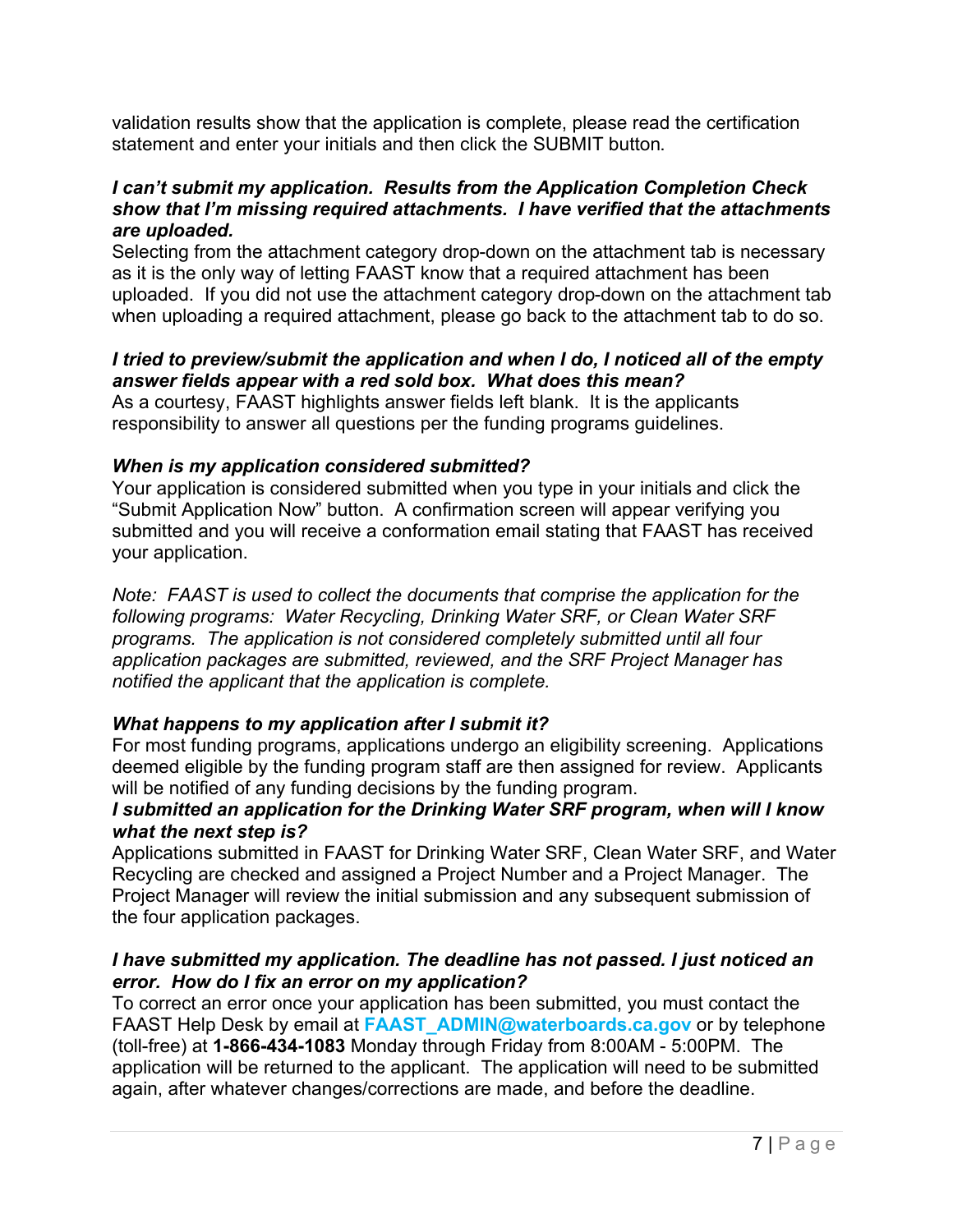*Note: Your application cannot be edited after the application submission due date has passed.*

# *Should I retain copies of all submitted materials?*

The FAAST system will maintain an electronic copy of your submitted application. The decision to keep a copy of the submitted materials is up to you.

# *How do I verify the application was successfully submitted?*

There are several ways to verify that an application has been successfully submitted in FAAST:

- Confirmation screen letting you know you have successfully submitted an application in FAAST;
- Confirmation email is automatically sent to the email address for the submitter; or
- Checking for your application in SUBMITTED APPLICATIONS on the Main Menu.

### *I submitted my application and I have not yet received a confirmation e-mail. Is there a problem?*

You may have to wait up to 4 hours before receiving a confirmation e-mail. Or you can verify that your application is submitted by logging onto FAAST, clicking the "Submitted Applications" link and verifying that the PIN appears on the list of submitted applications.

#### *When will I know if the project is recommended to receive funding?*

In most cases, the funding program will contact the applicant organization directly if selected to receive funding. Please check with the funding program for any updates or announcements regarding who has been recommended to receive funding. To find the contact information for a specific funding program, please visit the **[Funding Program](https://faast.waterboards.ca.gov/LoginLinks/FundProg.aspx)  [Resources](https://faast.waterboards.ca.gov/LoginLinks/FundProg.aspx)** (**<https://faast.waterboards.ca.gov/LoginLinks/FundProg.aspx>**) page to find the contact information for the funding program.

#### *Where do I upload a post award document (such as a Final Project Summary Report)?*

Final project documents can be uploaded on the Post-Award attachment sub-tab. To get to the sub-tab, do the following:

- Confirm you have access to the PIN in FAAST;
- Log onto FAAST:
- Click on PROCESSED APPLICATIONS on the Main Menu;
- Click on the Title of the Awarded Project;
- Click on the Attachment tab;
- Select from the Attachment Category drop-down;
- $\blacksquare$  Modify the file title (if applicable);
- Browse computer for the file that will be uploaded;
- Click on the Upload Selected File button.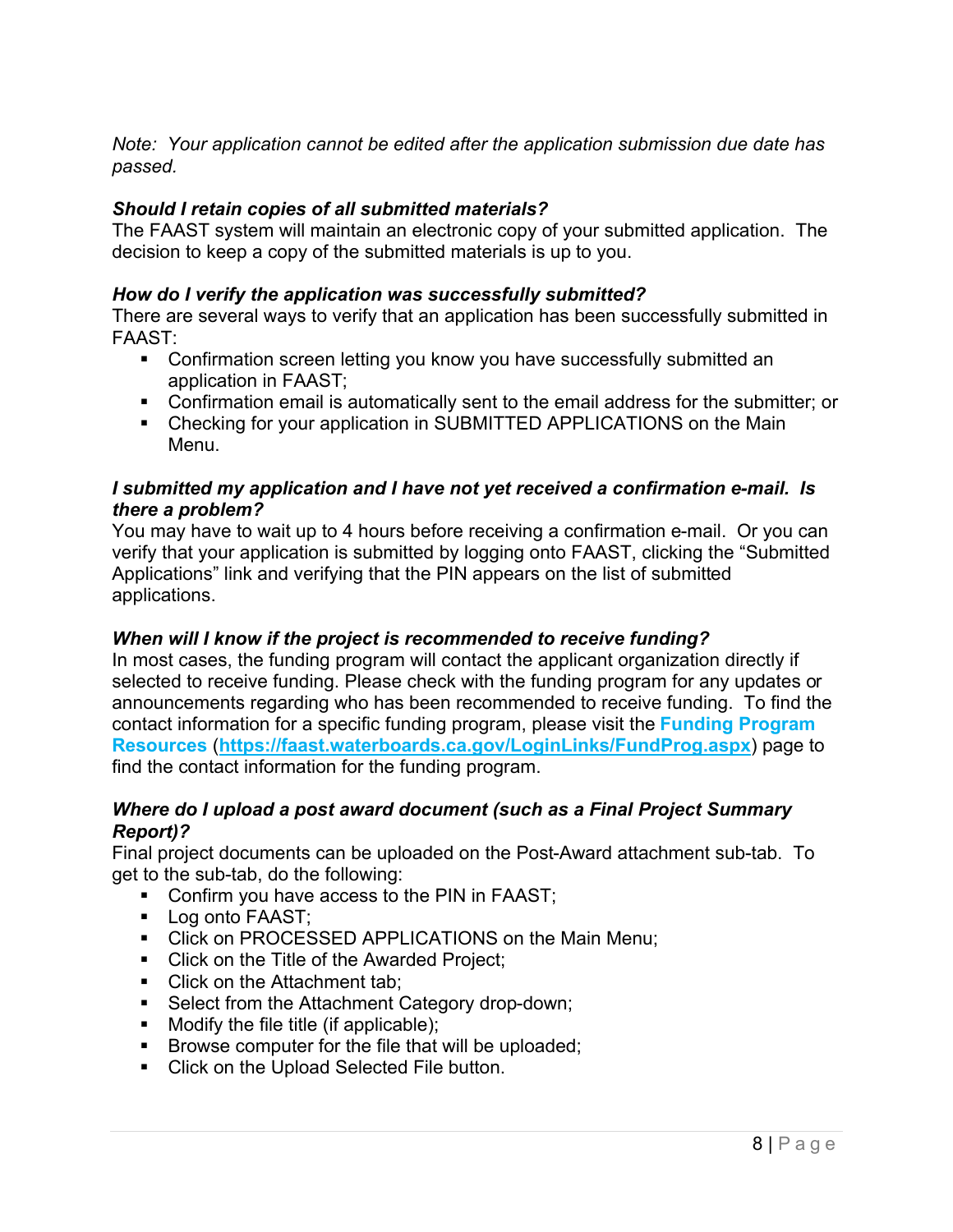■ Scroll down to view the list of documents uploaded on the Post-Award attachment sub-tab.

## **TROUBLE SHOOTING**

### *I received an error while using FAAST. What should I do?*

If you receive an error, please contact the FAAST Help Desk by calling **1-866-434-1083** or emailing **[FAAST\\_ADMIN@waterboards.ca.gov](mailto:FAAST_ADMIN@waterboards.ca.gov)**.

The following information is useful in troubleshooting the error you encountered:

- Type of computer used;
- Internet browser used to access FAAST;
- Identify the tab within the application where the error appeared;
- PIN assigned to the application; and
- Screen shot of the error.

## *Every time I try to save on the questionnaire tab, I get an error. Why?*

A likely cause is that one or more of the responses in the text fields has exceeded the character count in FAAST. To successfully save the responses in the text fields, please shorten the responses and/or try saving the responses individually by clicking the SAVE AS WORK IN PROGRESS button each time a response is entered. This way you will know when the character count has been exceeded.

#### *I created an account to upload a post-submission (or post award) document but I can't see the project. Why can't I see the project on the list of submitted applications?*

Applications in FAAST are associated with users, not organizations. If you need access to a proposal that was submitted by someone else within your organization, please send an email to the FAAST Help Desk by email at **[FAAST\\_ADMIN@waterboards.ca.gov](mailto:FAAST_ADMIN@waterboards.ca.gov)** or by telephone (toll-free) at **1-866-434-1083** Monday through Friday from 8:00AM - 5:00PM. The email should contain the following information:

- Proposal Identification Number (PIN).
- Name of the person who submitted the application.
- Reason why you need access (i.e., the submitter is not longer with the organization).

Then the FAAST Administrator will associate the PIN to your account and you will be able to access the application.

#### *I can't find where to upload the post award documents?*

For projects that have been awarded funding, post award documents should be uploaded via the POST AWARD attachment sub-tab. If you do not see this sub-tab when you are viewing the application, please contact the FAAST Help Desk by email at **[FAAST\\_ADMIN@waterboards.ca.gov](mailto:FAAST_ADMIN@waterboards.ca.gov)** or by telephone (toll-free) at **1-866-434-1083** Monday through Friday from 8:00AM - 5:00PM. The email should include the Proposal Identification Number (PIN) or Grant Agreement Number.